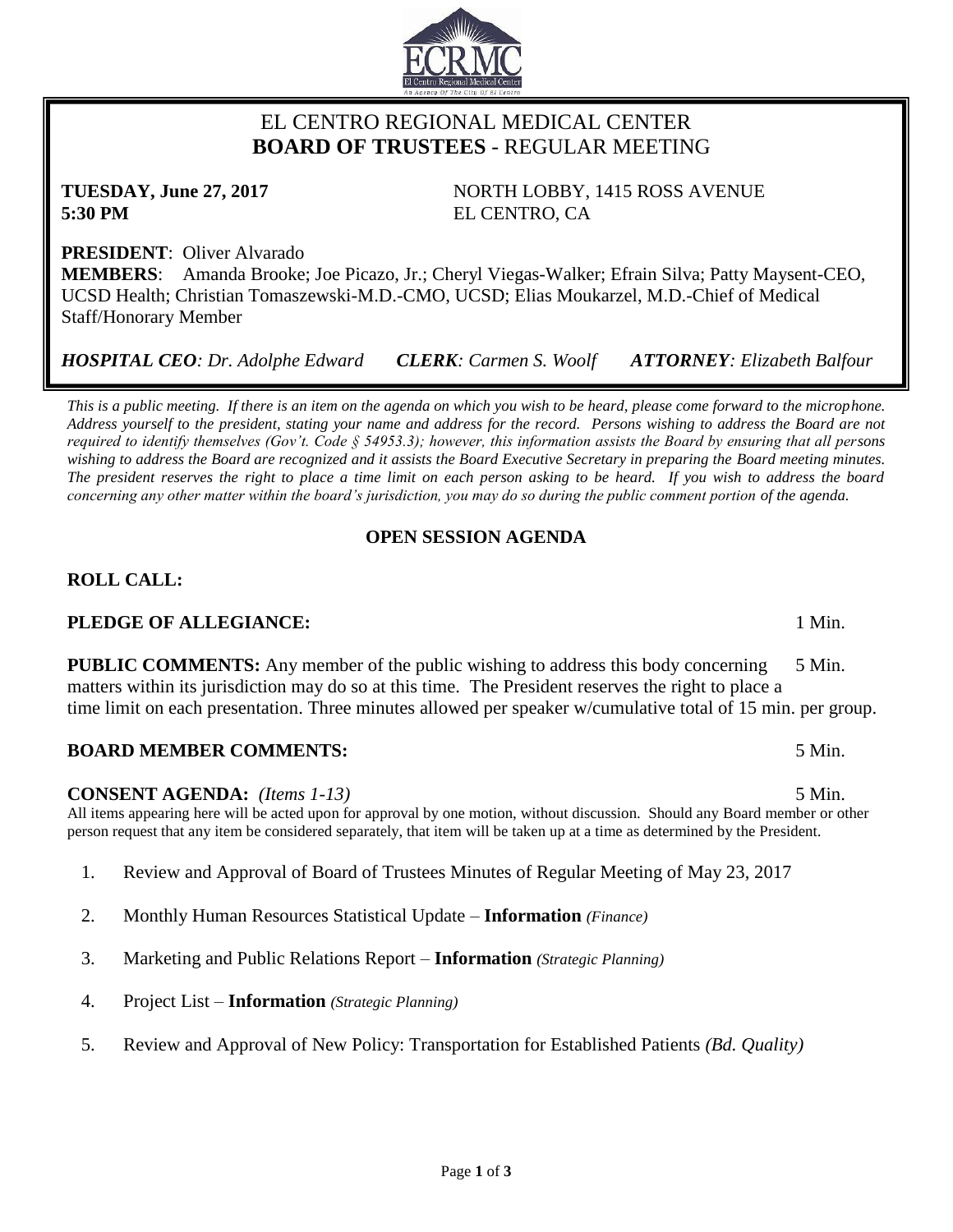## **BOARD OF TRUSTEES - REGULAR MEETING** EL CENTRO REGIONAL MEDICAL CENTER NORTH LOBBY, 1415 ROSS AVENUE, EL CENTRO, CA **TUESDAY, JUNE 27, 2017**

- 6. Review and Approval of New Policy: Standardized Procedure: Measles, Mumps, Rubella Vaccine (MMR) *(Bd. Quality)*
- 7. Review and Approval (Annual Review): Hazardous Materials and Waste Management Plan *(Bd. Quality)*
- 8. Review and Approval (Annual Review): Hazardous Materials and Waste Management Program FY 2016-17 Annual Evaluation *(Bd. Quality)*
- 9. Review and Approval (Annual Review): Tuberculosis Exposure Control Plan 2017 *(Bd. Quality)*
- 10. The Joint Commission Accreditation Report *(Bd. Quality)* **Information** (*Bd. Quality*)
- 11. Review and Approval of Revised Policy: Policy and Procedure Preparation *(Governance)*
- 12. Review and Approval of Fiscal Year 2018 Annual Compliance Plan by Chief Compliance Officer (*Governance*)
- 13. Review and Approval of Selection for BIOMED Contract Renovo Solutions, LLC *(Finance)*

#### **FINANCE COMMITTEE REPORT**, Joe Picazo, Chair 15 Min. 14. Review and Approval of May 2017 Monthly and Year-to-Date Financial Statements

- 15. Review and Approval of Fiscal Year 2018 Operating and Capital Budgets
- 16. Review and Approval of Fiscal Year 2018 Renewal of Healthcare Entity Comprehensive Liability, Directors, Officers and Trustees Liability and Automobile Liability and Physical Damage Coverage Through BETA Healthcare Group
- 17. Review and Approval of Master Lease Agreement with GE Government Finance, Inc.
- 18. Review and Approval of Five (5) Year Lease Agreement
- 19. Review and Approval of Professional Services Agreement Between Regents of the University of California and ECRMC
- 20. Review and Approval of Agreement with Comerica Bank, Key Government Finance, Inc. and MUFG Union Bank, N.A. (Trustee)